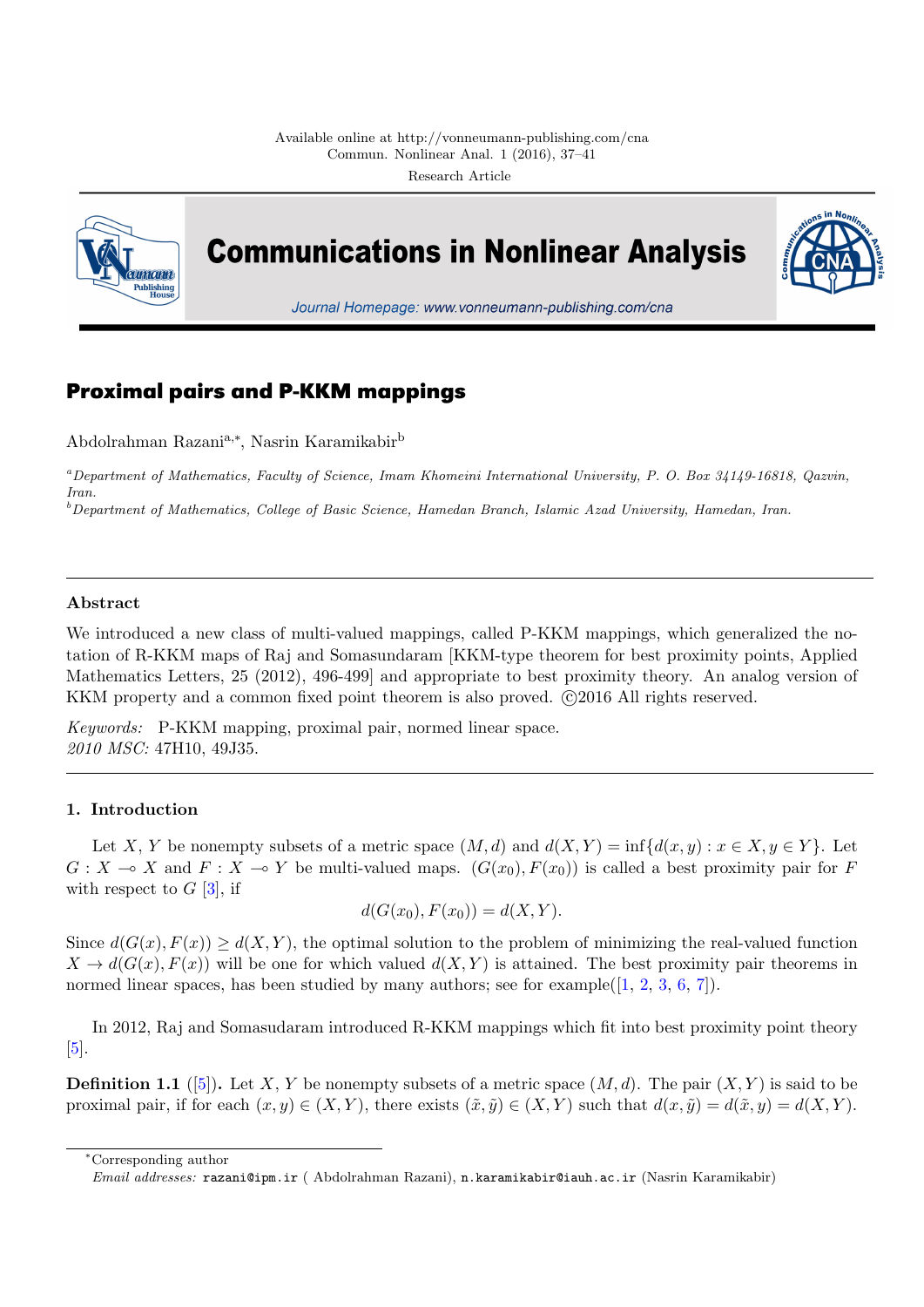Let

$$
X_0 = \{x \in X : d(x, y) = d(X, Y) \text{ for some } y \in Y\}, Y_0 = \{y \in Y : d(x, y) = d(X, Y) \text{ for some } x \in X\}.
$$

The pair  $(X, Y)$  is a proximal pair if and only if  $X = X_0$  and  $Y = Y_0$ . If X and Y are nonempty subset of a normed linear space *E* such that  $d(X, Y) > 0$ , then  $X_0 \subseteq bd(X)$  and  $Y_0 \subseteq bd(Y)$ , where  $bd(X)$  denotes the boundary of *X* for any  $X \subseteq E$  [7, Proposition 3.1].

**Definition 1.2** ([5]). Let  $(X, Y)$  is nonempty proximal pair of a normed linear space E. A multi-valued mapping  $T: X \to Y$  is said to be a R-KKM map, if for any  $\{x_1, ..., x_n\}$  of *X*, there exists  $\{y_1, ..., y_n\}$  of *Y* w[i](#page-4-2)th  $||x_i - y_i|| = d(X, Y)$  for all  $i = 1, ..., n$ , such that  $co({y_1, ..., y_n}) \subseteq \bigcup_{i=1}^n T(x_i)$ .

A subset *C* of [a](#page-4-1) normed linear space *E* is said to be finitely closed, if *C ∩ L* is closed for every finite dimensional subspace *L* of *E*.

**Theorem 1.3** ([5]). Let  $(X, Y)$  be a nonempty proximal pair in a normed linear space E and  $F: X \to Y$ *be an R-KKM map such that*  $F(x)$  *is finitely closed, for all*  $x \in X$ *. Then the family*  $\{F(x) : x \in X\}$  *has the finite intersection property.*

<span id="page-1-0"></span>**Theorem 1.4** ([[5](#page-4-1)]). Let  $(X, Y)$  be a nonempty proximal pair in a normed linear space E and  $F : X \to Y$ *be an R-KKM map. If for each*  $x \in X$ ,  $F(x)$  *is closed in*  $E$  *and there exists at least one*  $x_0 \in X$  *such that*  $F(x_0)$  *is compact in E, then*  $\cap$ { $F(x)$  :  $x \in X$ } *is nonempty.* 

<span id="page-1-1"></span>We recall so[me](#page-4-1) definitions and theorems which are used in this paper. Let *X* be a vector space and  $D \subseteq X$ . A multi-valued mapping  $F: D \to X$  is said to be a KKM map, if  $co({x_1,...,x_n}) \subseteq \bigcup_{i=1}^n F(x_i)$  for each finite subset  $\{x_1, ..., x_n\} \subseteq D$ , where  $co(\{x_1, ..., x_n\})$  denotes the convex hull of  $\{x_1, ..., x_n\}$ .

Let *X* and *Y* are nonempty subsets of a topological vector space. Let  $F: X \to Y$  and  $G: Y \to Y$  be multi-valued mappings such that for each nonempty finite set  $\{x_1, ..., x_n\} \subseteq X$ , there exists a set  $\{y_1, ..., y_n\}$ of points of *Y*, not necessarily all different, such that for each subset  $\{y_{i_1},...,y_{i_k}\}$  of  $\{y_1,...,y_n\}$ , we have

$$
G(co({y_{i_1},...,y_{i_k}})) \subseteq \bigcup_{j=1}^k F(x_{i_j}).
$$

Then *F* is called a generalized KKM mapping with respect to *G*. If the multi-valued mapping  $G: Y \to Y$ satisfies the requirement that for any generalized KKM mapping  $F: X \to Y$  with respect to G the family  ${F(x): x \in X}$  has the finite intersection property, then *G* is said to have the KKM property. We denote

 $KKM(X) = \{G : X \to X : G \text{ has the KKM Property } \}.$ 

We say that the multi-valued map  $F: X \to Y$  has a continuous selection, if there exist a continuous function  $f: X \to Y$  such that  $f(x) \in F(x)$  for each  $x \in X$ . We denote

 $S(X, Y) = \{F : X \rightarrow Y : F$  has a continuous selection  $\}$ *.* 

The continuous functions have the KKM property. Thus if a multi-valued mapping *G* has a continuous selection, then *G* has trivially KKM property [3].

In this paper, we introduced a generalization of R-KKM mappings (we called P-KKM mappings) which is suitable for best proximity theory and proved an analog version of KKM property. Then we find a best proximity pair for *F* with respect to *G*. Finally we give a common fixed point theorem for P-KKM mappings.

## **2. P-KKM mappings**

This section is devoted to formulate a new generalized version of KKM mappings.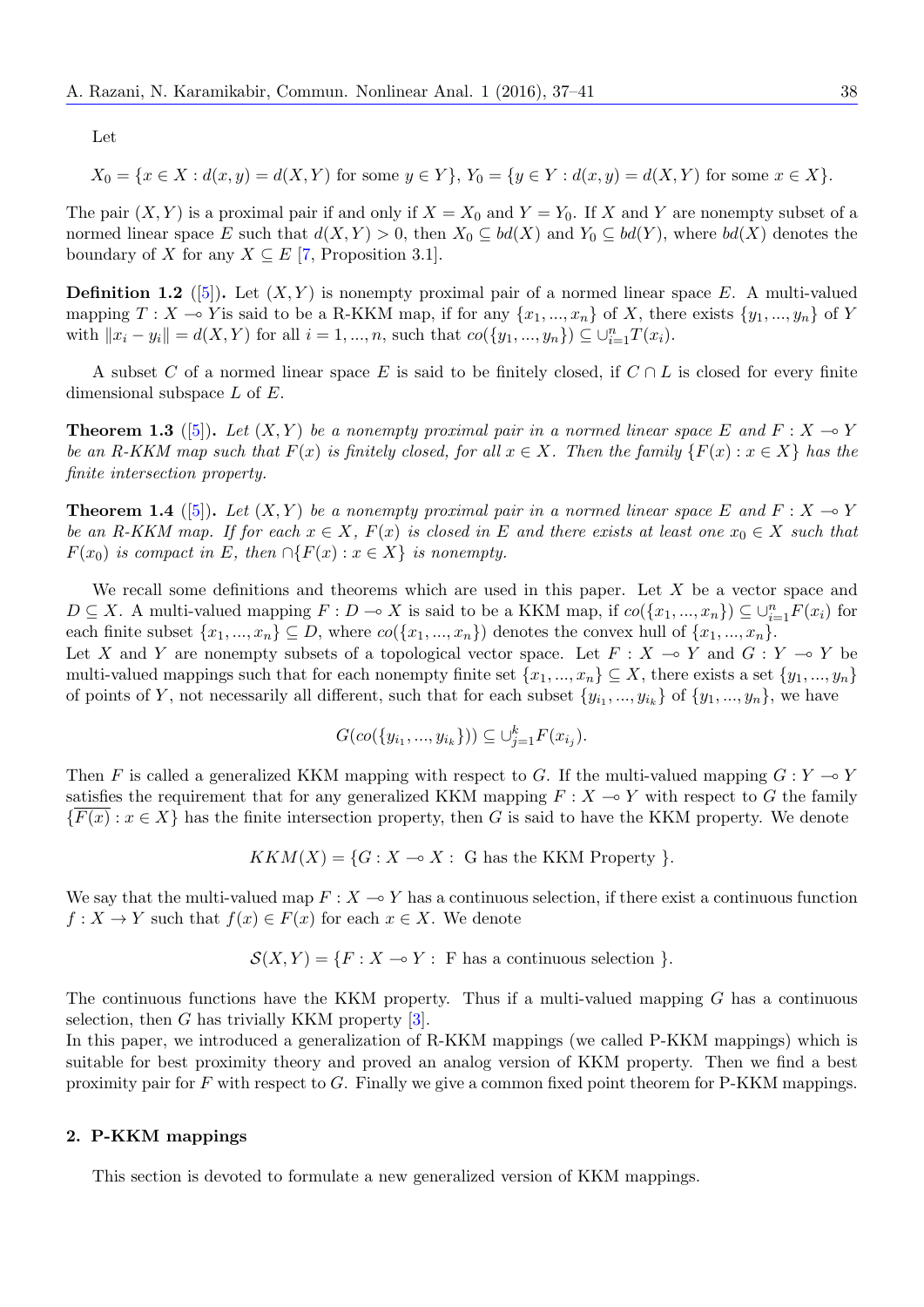**Definition 2.1.** Let  $(X, Y)$  be a nonempty proximal pair of a normed linear space  $E$ . A multi-valued mapping  $F: X \to Y$  is said to be a P-KKM map with respect to  $G: X \to X$ , if for any finite subset  $\{x_1, ..., x_n\}$  of X, there exists a finite subset  $\{y_1, ..., y_n\}$  of Y with  $co(\{y_1, ..., y_n\}) \subseteq Y$  and  $||x_i - y_i|| = d(X, Y)$ and there exists a bijective continuous map  $r: Y \to X$  by  $r(y_i) = x_i$  for all  $i = 1, ..., n$  such that,

$$
r^{-1} \circ G \circ r (co\{y_i : i \in I\}) \subseteq \cup_{i \in I} F(x_i),
$$

for each nonempty subset *I* of  $\{1, ..., n\}$ .

*Remark* 2.2. Note that *F* is a generalized KKM map with respect to  $r^{-1} \circ G \circ r$ . If  $G = I_X$ , then *F* is an R-KKM map. When  $X = Y$  and r is identity map then F is a KKM map with respect to G. If F is a P-KKM map with respect to *G*, then  $r^{-1} \circ G \circ r(y_i) \subseteq F(x_i)$  for each  $i = 1, ..., n$ . In this case, when  $y_i \in r^{-1}(G(x_i))$  we have,

$$
d(G(x), F(x)) = d(X, Y),
$$

for each  $x \in X$ .

**Proposition 2.3.** *Let*  $(X, Y)$  *be a nonempty proximal pair in a normed linear space*  $E$  *and let*  $F: X \to Y$ *be a P-KKM map with respect to*  $G: X \to X$ *. If*  $G \in \mathcal{S}(X, X)$ *, then the family*  $\{F(x): x \in X\}$  *has the finite intersection property.*

*Proof.* Since  $G \in S(X,X)$  and  $r$  is a bijective continuous map, then  $r^{-1} \circ G \circ r \in S(Y,Y)$  and so *{r*<sup>-1</sup> ◦ *G* ◦ *r*(*y*) : *y* ∈ *Y }* has the KKM property.  $\Box$ 

#### **3. Main results**

Here, we proved KKM property using Brouwer's fixed point theorem which states that, every continuous function on a closed, bounded and convex subset  $K$  of  $\mathbb{R}^n$ , has at least one fixed point in  $K$ .

<span id="page-2-0"></span>**Theorem 3.1.** Let  $(X, Y)$  be a nonempty proximal pair in a normed linear space E and let  $F: X \to Y$  be *a P*-*KKM* map with respect to *G* : *X* → *X* such that  $F(x)$  is finitely closed, for all  $x \in X$ . Then the family  ${F(x): x \in X}$  *has the finite intersection property.* 

*Proof.* Suppose there exists a finite subset  $\{x_1, ... x_n\}$  of *X* such that  $\bigcap_{i=1}^n F(x_i) = \emptyset$ . Since *F* is a P-KKM map with respect to *G*, for this finite subset  $\{x_1, \ldots x_n\}$ , there exists a finite subset  $\{y_1, \ldots y_n\}$  of *Y* with  $co({y_1,..., y_n}) \subseteq Y$  and  $||x_i - y_i|| = d(X,Y)$  and there exists a bijective continuous map  $r: Y \to X$  by  $r(y_i) = x_i$  for all  $i = 1, \ldots, n$ , such that,

$$
r^{-1} \circ G \circ r (co({y_i : i \in I})) \subseteq \cup_{i \in I} F(x_i),
$$

for each nonempty subset I of  $\{1, ..., n\}$ . Let  $L = span\{y_1, ..., y_n\}$  of E and fix  $K = co(\{y_1, ..., y_n\}) \subseteq L$ . Suppose  $y \in K$ . For each  $z \in r^{-1} \circ G \circ r(y) \cap L$ , since  $L \cap (\bigcap_{i=1}^{i=n} F(x_i)) = \emptyset$ , there exists  $i_0$  such that  $z \notin F(x_{i_0}) \cap L$ . But  $F(x_i) \cap L$  is closed for each  $i \in \{1, ..., n\}$ , thus  $d(z, F(x_{i_0})) > 0$ . Let

$$
s_i(y) = \{ z \in r^{-1} \circ G \circ r(y) \cap L : d(z, F(x_i) \cap L) > 0 \}.
$$

Clearly,  $s_i(y) \neq \emptyset$  for some  $i \in \{1, 2, ..., n\}$ ,  $s_i(y) \subset r^{-1} \circ G \circ r(y)$  and  $s_i(y) \cap (F(x_i) \cap L) = \emptyset$  for each  $i \in \{1, 2, ..., n\}$ . When  $s_i(y) \neq \emptyset$ , we define  $\alpha_i(y) = z_y$  where  $z_y \in s_i(y)$  and  $d(z_y, F(x_i) \cap L) \geq d(z, F(x_i) \cap L)$ for each  $z \in s_i(y)$ . Therefore  $d(\alpha_i(y), F(x_i) \cap L) > 0$ , for some  $i \in \{1, ..., n\}$ . We use the function  $\Gamma : K \to \mathbb{R}$ by

$$
\Gamma(y) = \sum_{i=1}^{n} d(\alpha_i(y), F(x_i) \cap L),
$$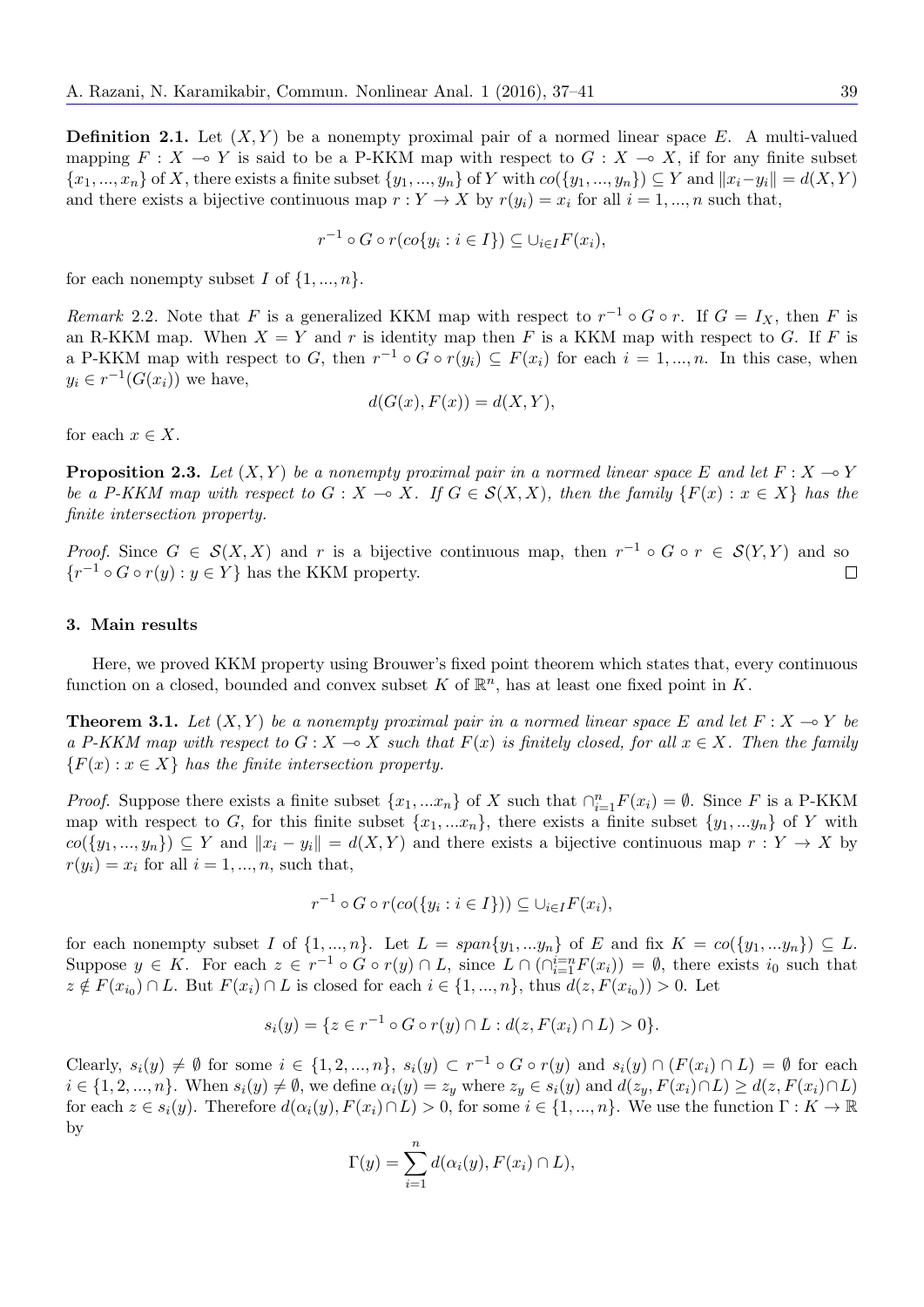to define the map  $f: K \to K$  by

$$
f(y) = \frac{1}{\Gamma(y)} \sum_{i=1}^{n} d(\alpha_i(y), F(x_i) \cap L) \cdot y_i.
$$

Clearly, *f* is well-defined and continuous map on closed bounded convex subset of finite dimensional space *L*. So by Brouwer's fixed point theorem, there exists  $\tilde{y} \in K$  such that  $f(\tilde{y}) = \tilde{y}$ .

Let  $I_K = \{i \in \{1, ..., n\} : d(\alpha_i(\tilde{y}), F(x_i) \cap L) > 0\}$ . Then  $\alpha_i(\tilde{y}) \notin \bigcup_{i \in I_K} F(x_i)$  and  $\alpha_i(\tilde{y}) \in r^{-1} \circ G \circ r(\text{co}(\{y_i :$  $i \in I_K$ })). But  $\tilde{y} = f(\tilde{y}) \in co({y_i : i \in I_K})$  and so,

$$
\alpha_i(\tilde{y}) \in r^{-1} \circ G \circ r(\tilde{y}) \subseteq r^{-1} \circ G \circ r(\cos(\{y_i : i \in I_K\})) \subseteq \cup_{i \in I_K} F(x_i),
$$

which is a contradiction.

**Theorem 3.2.** Let  $(X, Y)$  be a nonempty proximal pair of a normed linear space E and let  $F : X \to Y$ *be a P-KKM map with respect to*  $G: X \to X$ *. If for each*  $x \in X$ *,*  $F(x)$  *is closed in*  $E$  *and there exists a* nonempty finite subset D of X such that  $\bigcap_{x\in D}F(x)$  is a compact set, then  $\bigcap_{x\in X}F(x)\neq\emptyset$ .

*Proof.* Let  $T: X \to Y$  be defined by  $T(x) = F(x) \cap (\bigcap_{z \in D} F(z))$  for each  $x \in X$ . By Theorem 3.1 the family  ${F(x): x \in X}$  has the finite intersection property. So *T* has nonempty compact values and  ${T(x): x \in X}$ has the finite intersection property. Hence  $\bigcap_{x \in X} T(x) \neq \emptyset$  and this implies that  $\bigcap_{x \in X} F(x) \neq \emptyset$ .  $\Box$ 

*Remark* 3.3. If  $G = I_X$ , Theorem 3.1 reduces to Theorem 1.3 and Theorem 1.4 is a special ca[se o](#page-2-0)f Theorem 3.2.

**Theorem 3.4.** Let  $(X, Y)$  be a nonempty proximal pair of a normed linear space E and let  $F: X \to Y$  be *a P*-*KKM* map with respect to *G* : *[X](#page-2-0)* → *X.* If there e[x](#page-1-1)ists  $x_0 \in X$  *such that*  $x_0 \in G(x_0)$ *, then,* 

$$
d(G(x_0), F(x_0)) = d(X, Y).
$$

*Proof.* Since  $x_0 \in X$  and  $(X, Y)$  is a nonempty proximal pair, there exists  $y \in Y$  such that  $||x_0 - y|| = d(X, Y)$ . By the hypothesis there exists a bijective map  $r : Y \to X$  such that  $r(y) = x_0$  and  $r^{-1} \circ G \circ r(y) \subseteq F(x_0)$ . But  $x_0 \in G(x_0) = G \circ r(y)$  and so  $y = r^{-1}(x_0) \in r^{-1} \circ G \circ r(y)$ . Hence  $y \in F(x_0)$ . Then,

$$
d(X,Y) \le d(G(x_0), F(x_0)) \le ||x_0 - y|| = d(X,Y).
$$

By the above theorem when  $X = Y$ , we have the following coincidence theorem.

**Theorem 3.5.** Let *X* be a nonempty subset of a normed linear space  $E$  and  $F: X \to X$  be a KKM map with respect to  $G: X \to X$ . If there exists  $x_0 \in X$  such that  $x_0 \in G(x_0)$ ,  $G(x_0)$  is compact and  $F(x_0)$  is *closed, then,*

*G*(*x*<sub>0</sub>) ∩ *F*(*x*<sub>0</sub>)  $\neq$  Ø.

**Example 3.6.** Consider the space  $\mathbb{R}^2$  with Euclidean norm. Each two parallel lines is a proximal pair. Let *X* = {(1, *x*) : 0 ≤ *x* ≤ 1} and *Y* = {(−1, *x*) : 0 ≤ *x* ≤ 1}. Clearly (*X,Y*) is a proximal pair in  $\mathbb{R}^2$ . Define a multi-valued map  $F: X \to Y$  by  $F(1, x) = \{(-1, y) : 0 \le y \le 1 - x\}.$ 

We have  $F(1,0) = Y, F(1, \frac{1}{2})$  $\frac{1}{2}$ ) = { $(-1, x) : 0 \le x \le \frac{1}{2}$  $\frac{1}{2}$ } and  $F(1, 1) = {(-1, 0)}$ . If *G* : *X* → *X* defined by  $G(1,x) = \{(1,y): 0 \leq y \leq \frac{x}{2}\}$  $\frac{x}{2}$ , then *F* is a P-KKM map with respect to *G*. We can assume  $r: Y \to X$  by  $r(-1, x) = (1, x)$ . Hence  $\bigcap_{x \in X} F(x) = \{(-1, 0)\}$  and Theorems 3.1 and Theorems 3.2 are hold. The pair  $(F(1,0), G(1,0))$  is a best proximity pair for F with respect to G.

 $\Box$ 

 $\Box$